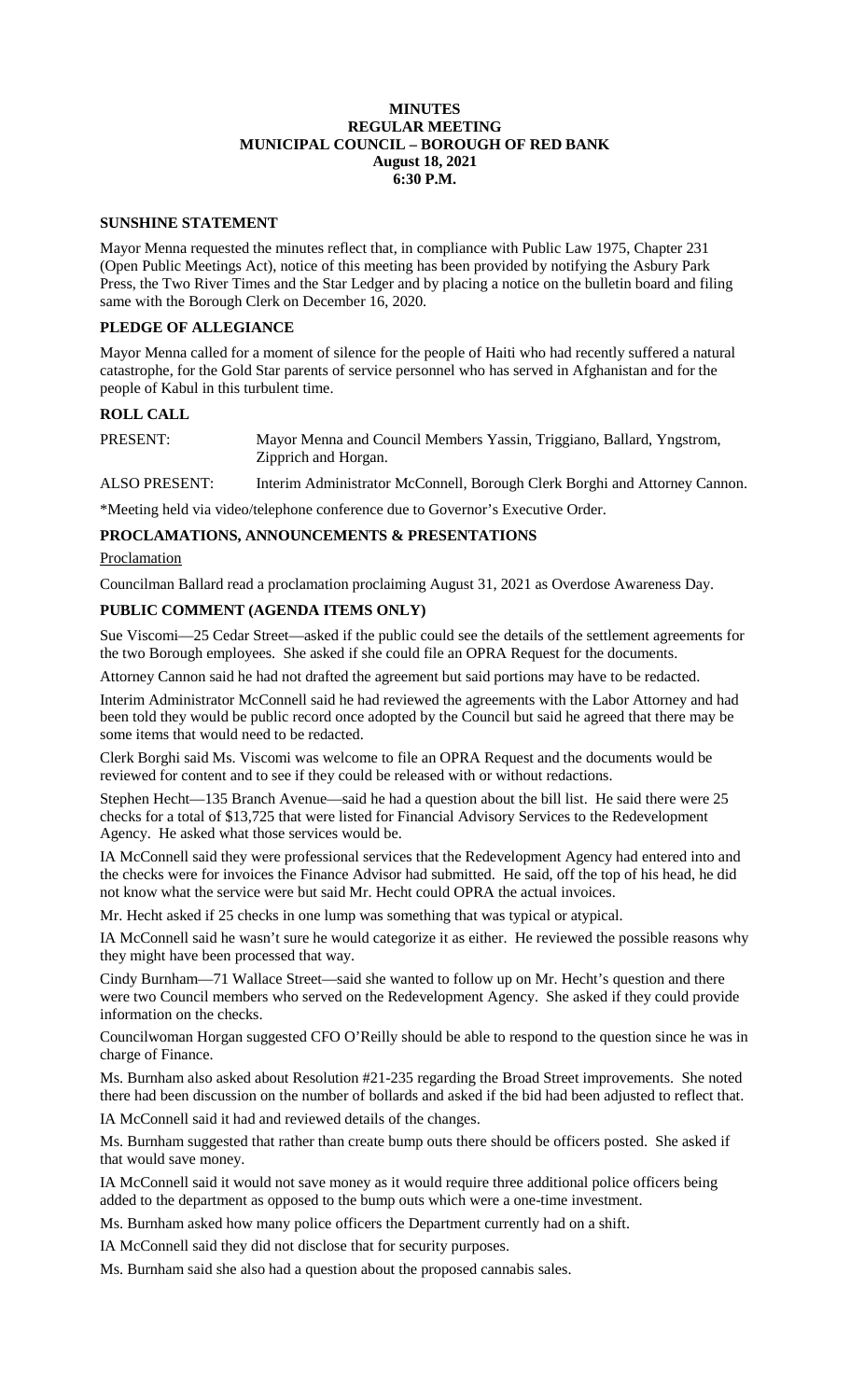Mayor Menna suggested she hold her comments for the public hearing that was scheduled on that matter.

Ms. Burnham said she would. She said she also had a question regarding Resolution #21-230 to increase the contract amount for Gene Anthony, Esq. regarding his services to the Rent Leveling Board. She asked how many cased he had presided over in the last two years and asked what he did.

Councilwoman Horgan said she could address some of that as she had been liaison to the Board for the past 14 years. She said they were currently having issues with the Colony House and had received numerous complaints from the residents. She said Mr. Anthony had many more cases to deal with as a result of that. She said she did not believe that, in the last 14 years, he had asked for more money than had been stated on his original RFP. She said this was an exceptional circumstance and it was to help people that lived in a rent controlled building who were disabled, elderly and underserved. She said Mr. Anthony was doing his due diligence.

Mayor Menna clarified that the resolution did not mean that Mr. Anthony's fee would be increased but reflected an anticipated increased workload that emanated from the Colony House matter. He said the resolution would increase the contract amount to an amount "not to exceed" \$12,000. He said that did not mean Mr. Anthony would be paid that amount but that, if he submitted vouchers in excess of the original contract amount of \$6,000, he could be compensated for his work.

Ms. Burnham said she wondered how many cases he had had over the last 14 years. She said she did not think it was a busy job which was why she was questioning the increase in salary.

No one else appearing, Councilwoman Triggiano offered a motion to close the Public Comment period, Councilman Zipprich seconded.

# ROLL CALL:

AYES: Yassin, Triggiano, Ballard, Yngstrom, Zipprich and Horgan.

NAYS: None

There being six ayes and no nays, the motion was declared approved.

# **MINUTES & REPORTS**

Regular Meeting Minutes of 5/26/2021

Councilwoman Triggiano offered a motion to approve the minutes, seconded by Councilman Zipprich.

ROLL CALL:

AYES: Yassin, Triggiano, Ballard, Yngstrom, Zipprich and Horgan.

NAYS: None

There being six ayes and no nays, the motion was declared approved.

Workshop Meeting Minutes of 6/9/2021

Councilwoman Horgan offered a motion to approve the minutes, seconded by Councilman Zipprich.

ROLL CALL:

AYES: Triggiano, Ballard, Yngstrom, Zipprich and Horgan.

NAYS: None

ABSTAIN: Yassin

There being five ayes, no nays and one abstention, the motion was declared approved.

# **ORDINANCES - Public Hearing/Adoption:**

2021-15: Mayor Menna read, "Ordinance Supplementing Section 490-10: "Fees and Escrows" of Article III: "Administration and Enforcement" of Chapter 490: "Planning and Development Regulations" of the Borough's Revised General Ordinances to Adopt and Implement New Development Impact Fees upon Certain Development"

Mayor Menna called for a motion to open the Public Hearing.

Councilman Ballard offered a motion to open the public hearing, seconded by Councilwoman Horgan.

ROLL CALL:

AYES: Yassin, Triggiano, Ballard, Yngstrom, Zipprich and Horgan.

NAYS: None

There being six ayes and no nays, the motion was declared approved.

Mayor Menna said Development Impact fees were legal under Title 40 of Municipal Land Use Law but expressed concern about the process.

A discussion followed on the possible legal challenges to the ordinance.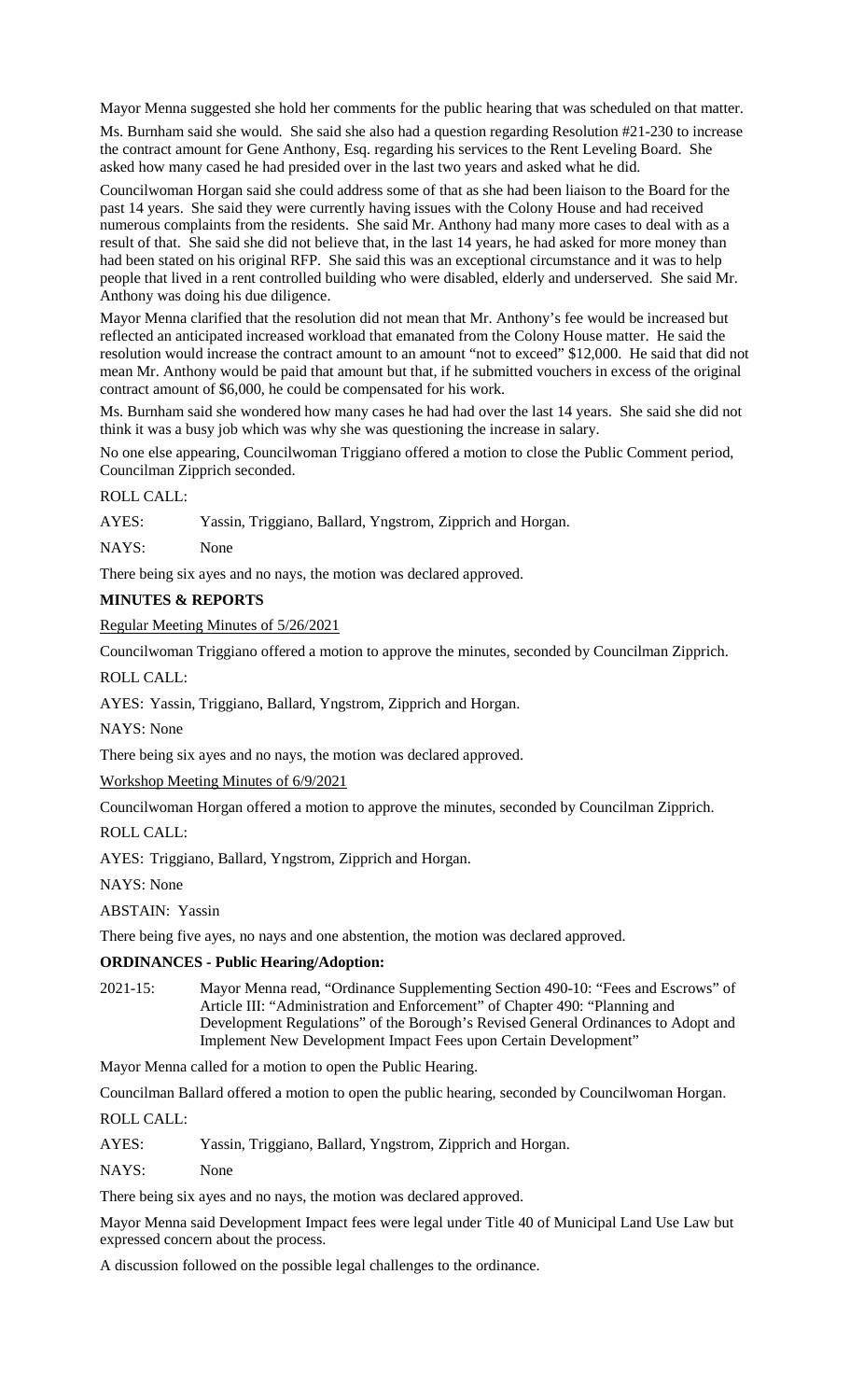No one appearing, Councilman Ballard offered a motion to close the Public Comment period, Councilman Zipprich seconded.

ROLL CALL:

AYES: Yassin, Triggiano, Ballard, Yngstrom, Zipprich and Horgan.

NAYS: None

There being six ayes and no nays, the motion was declared approved.

Councilman Ballard offered a motion to adopt the ordinance, seconded by Councilman Zipprich.

ROLL CALL:

AYES: Yassin, Triggiano, Ballard, Yngstrom, Zipprich and Horgan.

NAYS: None

There being six ayes and no nays, the motion was declared approved.

Councilman Zipprich left the meeting at 7:01 pm.

2021-16: Mayor Menna read, "Ordinance Supplementing the Revised General Ordinances of the Borough to Insert New Chapter 362: "Fireworks" to Prohibit the Use of Fireworks, Except as Permitted By State Law"

Mayor Menna called for a motion to open the Public Hearing.

Councilman Ballard offered a motion to open the public hearing, seconded by Councilwoman Triggiano. ROLL CALL:

AYES: Yassin, Triggiano, Ballard, Zipprich and Horgan.

NAYS: None

There being five ayes and no nays, the motion was declared approved.

Councilman Ballard said he wanted to comment on the previous ordinance and thanked the Council for going forward with it to bring in more revenue and ease the tax burden on residents.

Attorney Cannon also noted that the ordinance could be amended if the Council chose to move forward with some of the changes mentioned during the discussion. He also reviewed resources that the Committee could review.

No one appearing, Councilman Yngstrom offered a motion to close the Public Comment period, Councilwoman Triggiano seconded.

ROLL CALL:

AYES: Yassin, Triggiano, Ballard, Yngstrom and Horgan.

NAYS: None

There being five ayes and no nays, the motion was declared approved.

Councilman Ballard offered a motion to adopt the ordinance, seconded by Councilman Yassin.

ROLL CALL:

AYES: Yassin, Triggiano, Ballard, Yngstrom and Horgan.

NAYS: None

There being five ayes and no nays, the motion was declared approved.

2021-17: Mayor Menna read, "Ordinance Amending the Revised General Ordinances of the Borough to Amend Chapter 490: "Planning and Development Regulations" to Permit and Regulate Cannabis Businesses, and to Amend Chapter 478: "Parks And Recreation" and Chapter 574: "Smoking" to Prohibit Possession of Cannabis in Borough Parks and Consumption of Cannabis on Borough Property, and to Create New Chapter 270: "Cannabis" to Prohibit Consumption of Cannabis in Public Places and Prohibit All Underage Possession of Cannabis and Impose a Local Cannabis Transfer Tax and Local Cannabis User Tax within the Borough"

Mayor Menna called for a motion to open the Public Hearing.

Councilwoman Triggiano offered a motion to open the public hearing, seconded by Councilwoman Horgan.

ROLL CALL:

AYES: Yassin, Triggiano, Ballard, Yngstrom and Horgan.

NAYS: None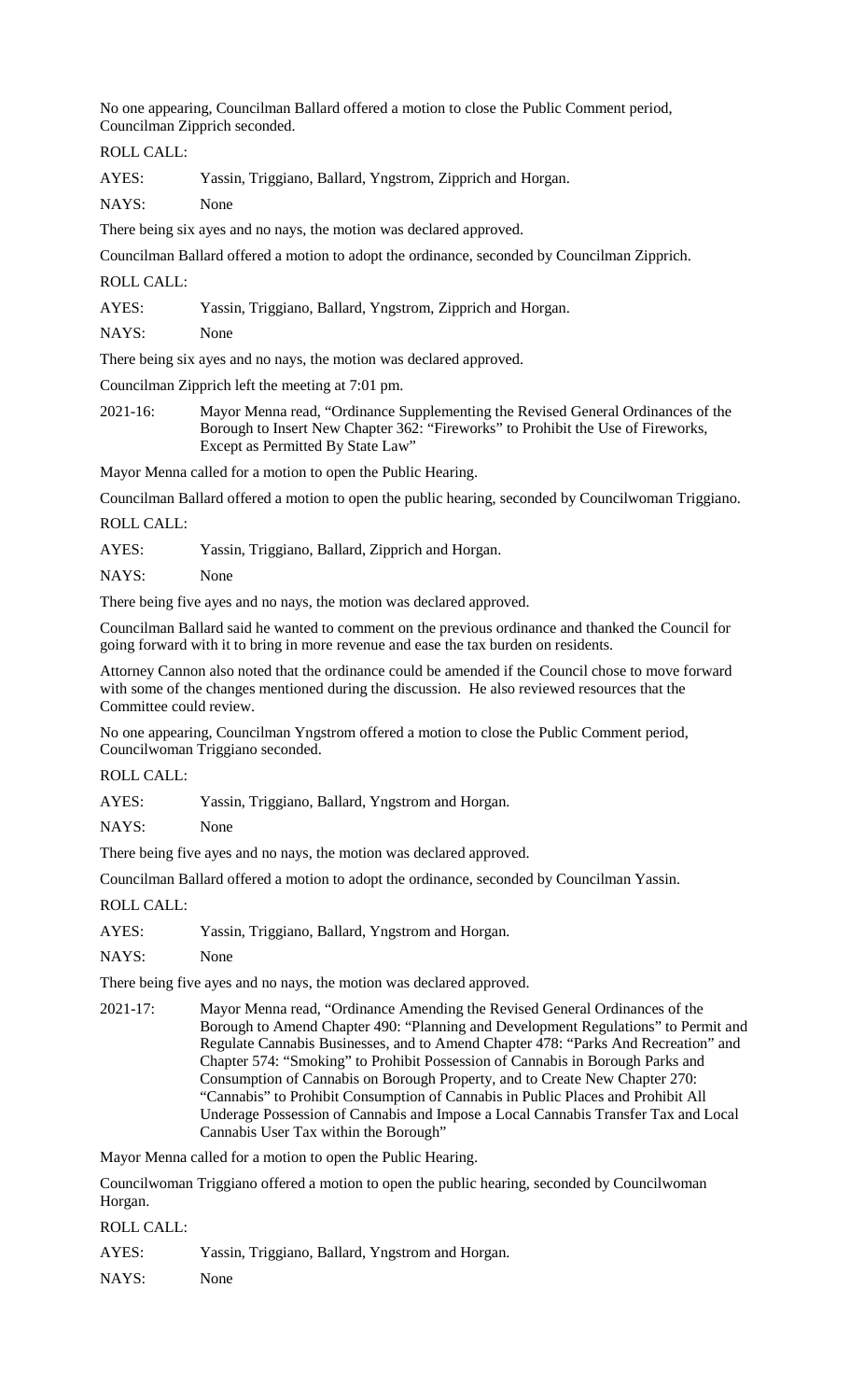There being five ayes and no nays, the motion was declared approved.

Jeffrey King—24 Elizabeth Parkway, Eatontown—commended the Council for their progressive Zoning plan and said it was appropriate for Red Bank. He said it showed good leadership and said the dividends would pay off to the community. He reviewed what he saw as the positive aspects of the ordinance and compared it to the one adopted in Eatontown. He compared cannabis regulations to those for alcohol.

Cindy Burnham—71 Wallace Street—expressed concerns about a specific area of the map associated with the ordinance which she said was a residential area.

No one else appearing, Councilwoman Triggiano offered a motion to close the Public Comment period, Councilwoman Horgan seconded.

ROLL CALL:

AYES: Yassin, Triggiano, Ballard, Yngstrom and Horgan.

NAYS: None

There being five ayes and no nays, the motion was declared approved.

Councilwoman Triggiano offered a motion to adopt the ordinance, seconded by Councilwoman Horgan.

ROLL CALL:

AYES: Yassin, Triggiano, Ballard, Yngstrom and Horgan.

NAYS: None

There being five ayes and no nays, the motion was declared approved.

# **ORDINANCES – First Reading:**

2021-18: Mayor Menna read, "Ordinance Amending and Supplementing Chapter 680, "Vehicles and Traffic," Section 680-38, "Schedule IV: "Time-Limit Parking"

Councilman Yngstrom offered a motion to introduce the ordinance, seconded by Councilwoman Horgan.

ROLL CALL:

AYES: Yassin, Triggiano, Ballard, Yngstrom and Horgan.

NAYS: None

There being five ayes and no nays, the motion was declared approved.

Mayor Menna announced the Public Hearing would be held on 9/1/2021 at 6:30 pm.

2021-19: Mayor Menna read, "Ordinance Establishing Salaries or Wages of Officials and Employees of the Borough of Red Bank, in Monmouth County."

Councilman Yngstrom offered a motion to introduce the ordinance, seconded by Councilman Yassin. ROLL CALL:

AYES: Yassin, Triggiano, Ballard, Yngstrom and Horgan.

NAYS: None

There being five ayes and no nays, the motion was declared approved.

Mayor Menna announced the Public Hearing would be held on 9/1/2021 at 6:30 pm.

# **RESOLUTIONS**

#### By Consent Agenda

Mayor Menna called for a motion for the following resolutions to be moved by Consent Agenda:

- 21-224: Resolution for Payment of Bills Amounting to \$4,541,858.27.
- 21-225: Resolution Authorizing Tax Credits/Refunds Totaling \$6,218.71 due to Over Payment by Property Owner
- 21-226: Resolution Requesting Approval of Items of Revenue and Appropriation NJSA 40A:4-87 – NJ 2018 (Pedestrian Safety Grant -- \$15,000.00)
- 21-227: Resolution Authorizing Contract Purchase of a 2021 Ford Expedition (Fire Department)
- 21-228: Resolution Authorizing Contract Purchase of Firefighter Protective Clothing and Equipment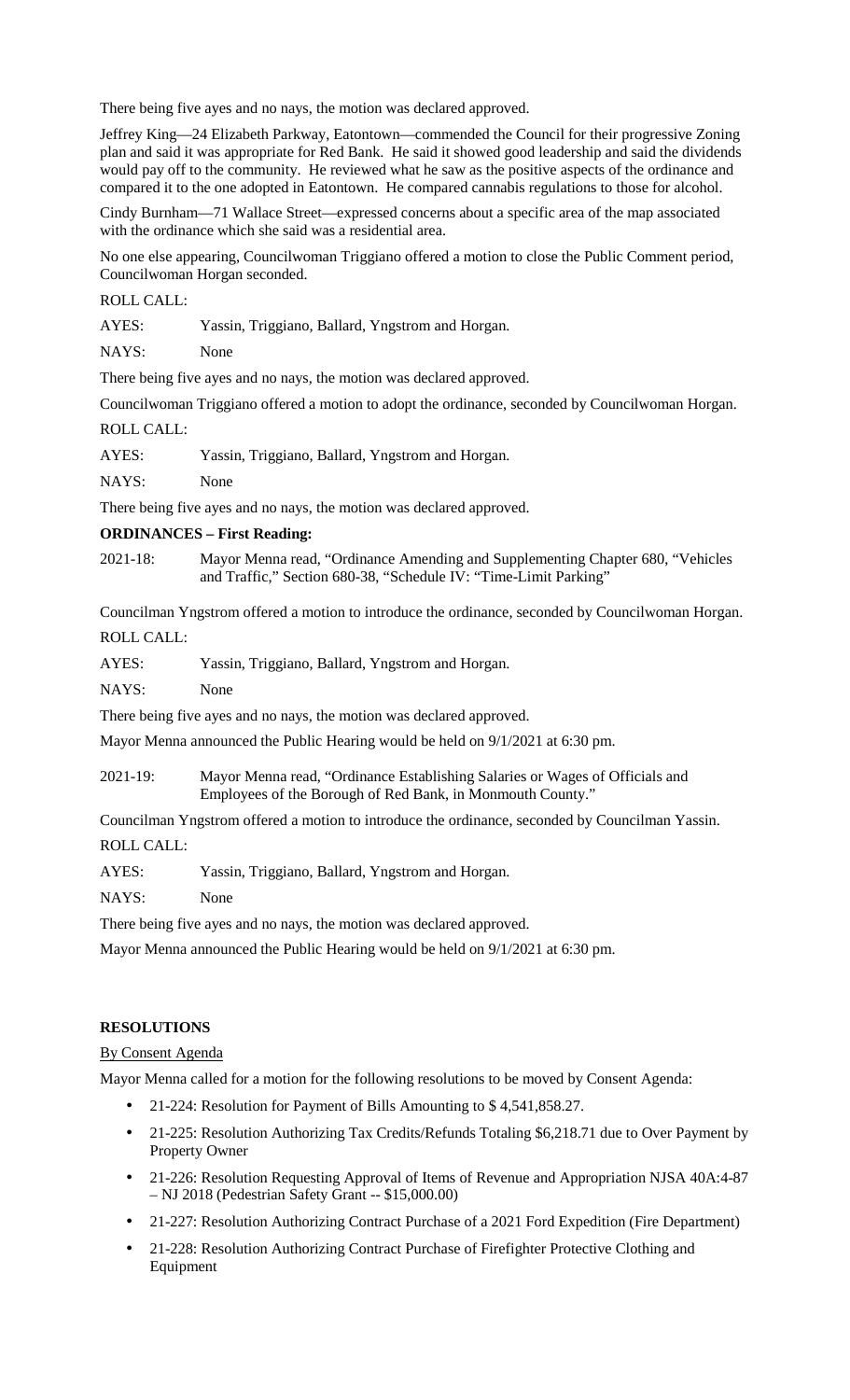- 21-229: Resolution Authorizing the Purchase of a 2021 Ford Explorer (Parking Utility)
- 21-230: Resolution Authorizing Amendment of the Borough's Professional Services Contract with Gene J. Anthony, Esq. to Increase the Amount Not to Exceed from \$6,000 To \$12,000 for Rent Leveling Board Attorney Services
- 21-231: Resolution Awarding Contract for Rehabilitation Housing Services for 72 Bank Street to Dylas Construction, LLC in order to Advance the Borough's Affordable Housing Rehabilitation Plan
- 21-232: Resolution Ratifying and Confirming the Appointment of a Part-Time Clerk (Fire Marshal's Office)
- 21-233: Resolution Ratifying and Confirming the Appointment of a Full-Time Police Officer
- 21-234: Resolution Authorizing the Appointment of Regular Crossing Guards for the 2021-2022 School Year
- 21-235: Resolution Accepting Bids and Awarding Contract for 2019/2020 NJDOT Improvements to Broad Street
- 21-236: Resolution Adopting and Approving the Borough's Policy and Guidelines for Memorials and Monuments on Borough Property
- 21-237: Resolution Adopting and Approving the Borough's Policy and Guidelines on Water and Sewer Utility Account Credits for Unintentional Water Usage
- 21-238: Resolution Approving Modification of Sewer Utility Account Billing to 53 Fisher Place
- 21-239: Resolution to Approve Settlement Agreement between the Borough and the Local 1075
- 21-240: Resolution to Authorize Extended Grace Period for 3Q Taxes.
- 21-241: Resolution Appointing Lawrence W. Luttrell, Esq. as Alternate Public Defender for the Borough of Red Bank

Councilman Ballard said he had questions on Resolutions 21-227 and 21-229. He asked if the Police Department leased their vehicles.

IA McConnell said it was not a traditional lease. He said they were purchased through the Monmouth County Improvement Authority (MCIA) which was similar to a lease but was actually a purchase that was financed through the County. He said that was the same mechanism being used for the vehicles being purchased through the references resolutions.

Councilman Ballard said the vehicles on the agenda were listed as purchases.

IA McConnell said the police vehicles were purchased as well. He said it pays like a lease but, in the end, the Borough owned the vehicle. He confirmed that the vehicles on the agenda were also being purchased through MCIA funding.

Councilman Ballard asked why the language was different for these vehicles.

IA McConnell said he would try to find a resolution to compare but said they were all done as purchases. He said he thought they had been worded the same way but they were all technically purchases and the Borough paid the debt service on the MCIA purchases as a whole. He reviewed past purchases.

Councilman Ballard said he also had questions on Resolution 21-235 regarding the contract for Broad Street improvements. He asked if the \$2.8 million was debt service or grant money.

Councilman Yassin offered a motion to approve the resolution, seconded by Councilwoman Triggiano.

IA McConnell said he believed it was a combination of the two. He said funding had already been approved through a bond ordinance.

Attorney Cannon clarified that this resolution would award the contract and noted the funding had already been authorized.

Councilman Ballard asked, since they would be adding to the debt service, if anyone on the Committee knew how much debt the Borough had incurred since January 1.

Attorney Cannon said they would just have to total the Bond Ordinance adopted in 2021.

Councilman Yassin said they could come up with that number.

Councilman Ballard asked if it could be available by the next meeting and asked if the CFO was in attendance.

CFO O'Reilly joined the meeting and reviewed the bond ordinances adopted in 2021. He said there was one for MCIA purchases in the amount of \$1.75 million; one for general capital in the amount of \$3.3 million and one for water/sewer that he was unsure of the amount.

IA McConnell said he believed it was for \$2.7 million and asked CFO O'Reilly if that sounded correct.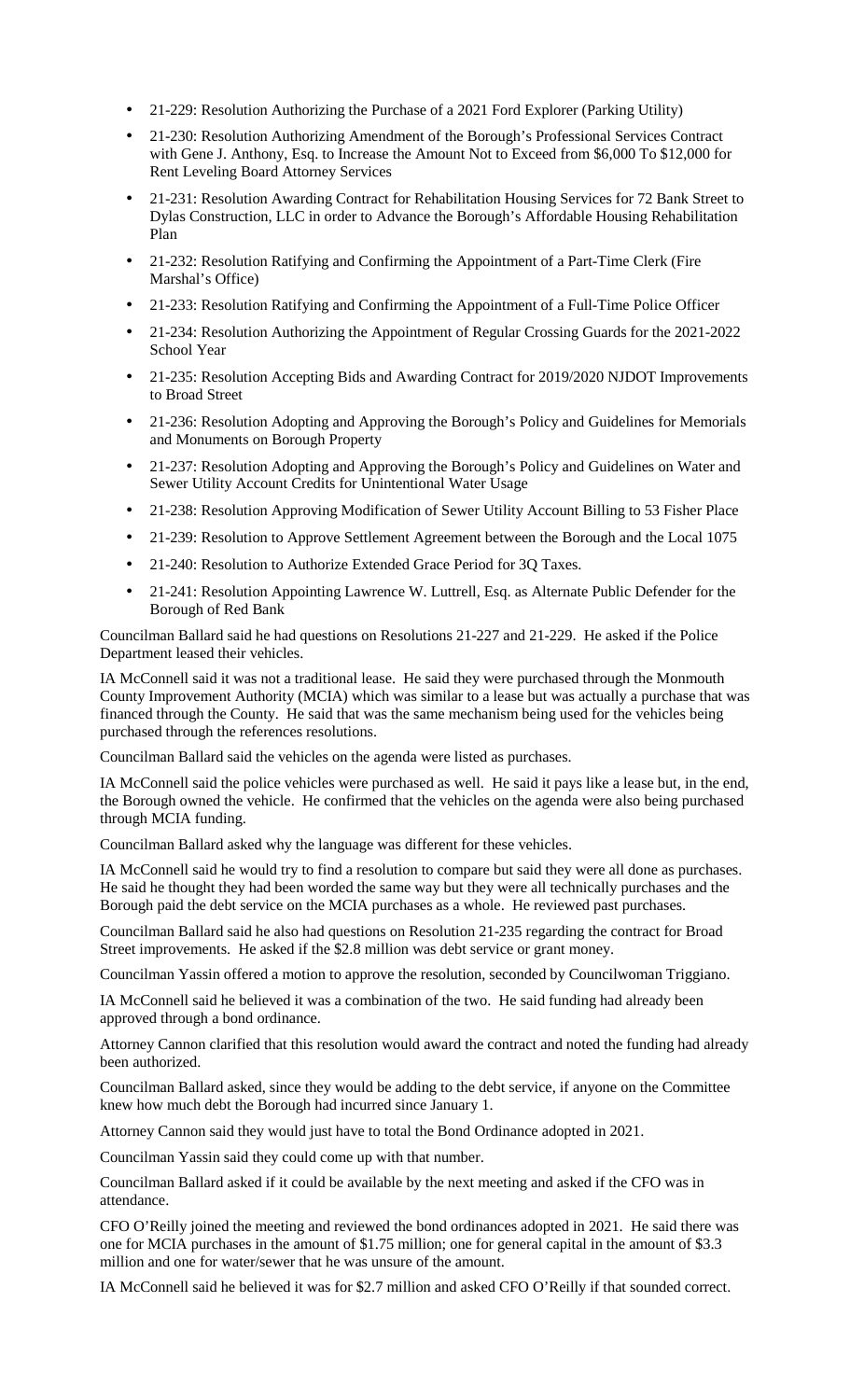Mr. O'Reilly said it did.

Councilman Ballard said he totaled \$7.8 million and asked if that sounded correct.

Mr. O'Reilly said it did.

Councilman Ballard asked how much debt would be rolling off by the end of the year.

Mr. O'Reilly said he could look it up but it would take a few minutes.

Councilman Ballard said he also had a question on Resolution #21-241 regarding a contract with Lawrence Luttrell. He said the Council has just received an email from Mr. Luttrell who was representing a client in regard to a Borough ordinance and asked if there was a conflict.

Mayor Menna explained that, even though the municipality appointed the Public Defender, the municipality was not their client. He said the clients were the defendants. He said this was an appointment for an Alternate Public Defender and said he would not be paid unless he was utilized. He said the Alternate would be needed when there were two defendants on the same case and the Public Defender could only represent one because of a possible conflict.

Councilman Ballard again noted the Council had received a letter from Mr. Luttrell in regard to a client.

Attorney Cannon clarified that, as a Public Defender, he would not have a conflict with the municipality. He said the appointment hadn't been needed this year until now and also noted that Mr. Luttrell had served in the position last year.

Councilman Yassin offered a motion to move Resolutions 21-224 through 21-241 en masse, seconded by Councilwoman Horgan

## ROLL CALL:

AYES: Yassin, Triggiano, Ballard, Yngstrom and Horgan.

NAYS: None

There being five ayes and no nays, the motion was declared approved.

By Voice Vote:

21-242: Mayor Menna read, "Resolution to Approve Settlement and Separation Agreement and General Release (John Cain)"

Councilman Yassin offered a motion to approve the resolution, seconded by Councilman Yngstrom.

Councilman Ballard said he wanted to make a statement regarding Resolutions 21-243 and 21-244. He said they were revisiting an issue that he had objected to last year. He said the Borough was handing out money to gentlemen that never should have been let go. He said, while he found it abhorrent, he felt the gentlemen deserved the Borough's gratitude and respect. He said he wanted to personally apologize to them. He said he would supported the resolutions because they deserved that and more.

Councilwoman Triggiano said she wanted to state that the matter had been discussed in Executive Session and, while she also had emotions about the matter, she did not feel it was appropriate to discuss them currently.

#### ROLL CALL:

AYES: Yassin, Triggiano, Ballard, Yngstrom and Horgan.

NAYS: None

There being five ayes and no nays, the motion was declared approved.

21-243: Mayor Menna read, "Resolution to Approve Settlement and Separation Agreement and General Release (Robert Green)"

Councilman Yassin offered a motion to approve the resolution, seconded by Councilwoman Triggiano.

## ROLL CALL:

AYES: Yassin, Triggiano, Ballard, Yngstrom and Horgan.

NAYS: None

There being five ayes and no nays, the motion was declared approved.

21-244: Mayor Menna read, "Resolution Authorizing Change Order No. 1 Related to the Contract with Fiore Paving Company, Inc. for the 2020 Red Bank Road Program in Accordance with the Requirements Set Forth in N.J.A.C. 5:30-11 et seq."

Councilman Yngstrom offered a motion to approve the resolution, seconded by Councilman Yassin.

Councilman Ballard said he had a question on the resolution. He noted the resolution would increase the resolution by \$227,000 due to "unanticipated circumstances." He asked what those circumstances were.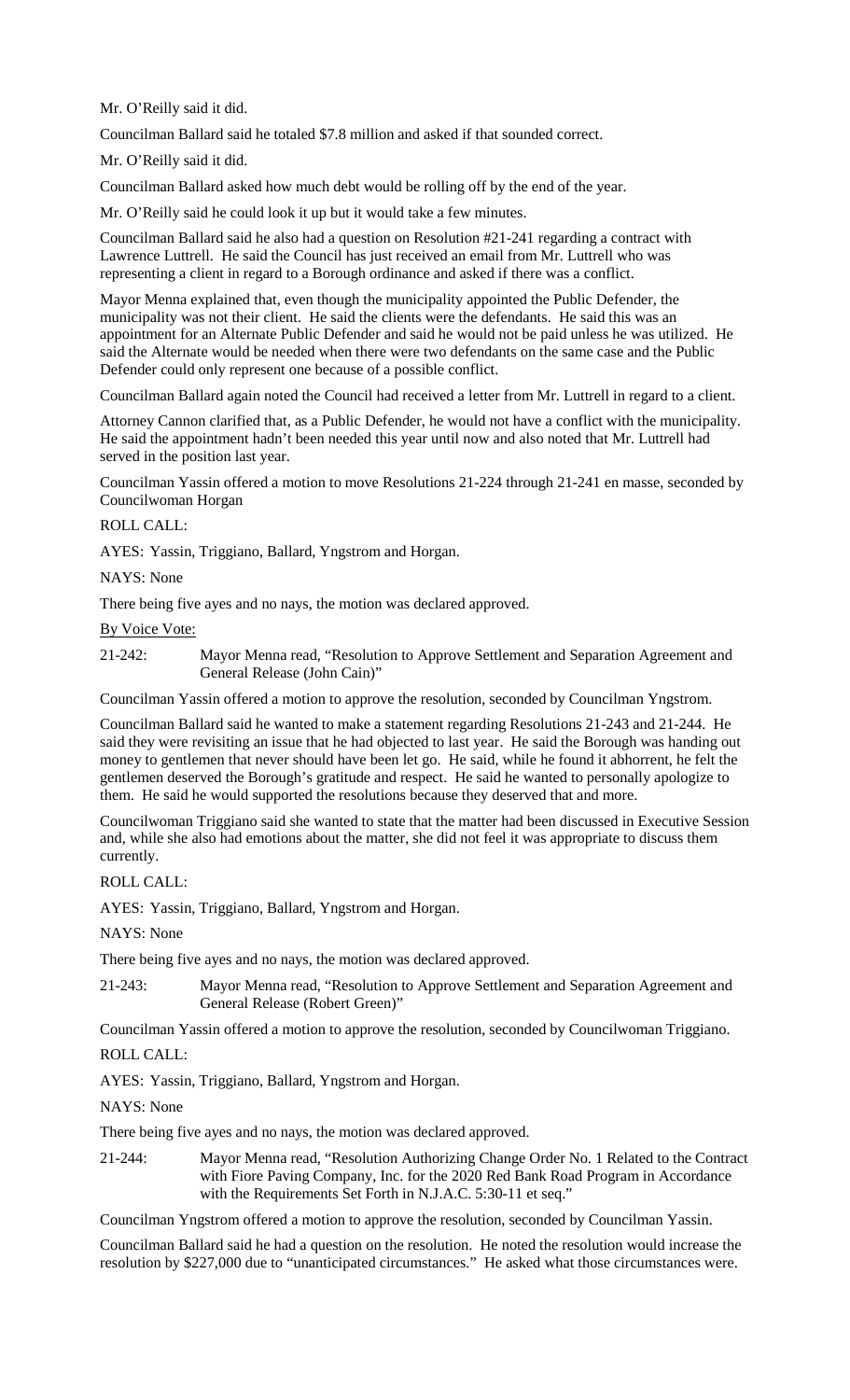IA McConnell reviewed the details of the increase which was regarding additional work on Hudson Avenue which was being done to save a number of trees that the Shade Tree Committee did not want removed. He said it required the adjustment of curb lines which substantially increased the amount of concrete work. He said that lead to some additional traffic maintenance and police man-hours. He said there was also an allowance in the contract for unforeseen fuel and asphalt costs. He said there were also some other locations where trees had to be removed and they had been able to include that work as an add-on to the contract. He said that resulted in an overall net saving to the Borough rather than going to an independent contractor. He said there was also some additional work that had to be done at the First Aid Building. He said there were also two areas that needed immediate improvement and said there had been funds left in the bond. He reviewed the areas that needed roadwork repairs.

Councilman Ballard said this sounded like a significant change and asked if the job should be rebid.

Attorney Cannon said if it was under a 20 percent increase, it did not have to be rebid.

IA McConnell confirmed that it was under 20 percent.

Councilman Ballard said he understood that that was the law but said it didn't sound right.

Attorney Cannon said the Borough was getting a better price due to economy of scale.

IA McConnell said 60 percent of the work he had discussed as part of the increase was related to work they were already doing.

A discussion followed on the work and the bid process.

ROLL CALL:

AYES: Yassin, Triggiano, Yngstrom and Horgan.

NAYS: None

ABSTAIN: Ballard

There being four ayes, no nays and one abstention, the motion was declared approved.

## **MAYOR AND COUNCIL COMMENTS**

Councilwoman Horgan reported on the Parks & Recreation Summer Camp program which she said had five action packed week. She said the Department hoped to expand next year to six weeks. She said the Summer Basketball League had concluded the previous night and reviewed the program. She said the Jazz in the Park concerts had been well attended and reported on attendance at the Movies in the Park events. She gave an update on the re-turfing project and explained the reasons for delays. She said there had been robust sign up for eight fall soccer teams and also reviewed other sports programs. She said the Department was working on a 9/11 anniversary ceremony. She reviewed work being done at Eastside Park and Count Basie park. She said the Library would be coordinating the Town wide Yard Sale and would also be holding the Second Annual Red Bank Always Beautiful Photo Contest. She said a Little Free Library had been installed and a ribbon cutting ceremony had been held the previous week. She also reported that the Library's Wi-Fi would be upgraded through a grant and said the walking tours would resume in the fall.

Councilman Ballard said he had no report. He said he wanted to follow up with CFO O'Reilly to see if he had been able to get the information on the retiring debt.

Mr. O'Reilly said he did not have the information available.

Councilwoman Triggiano said she had no report for the Police Department. She thanked the members of the Fire Department for continuing to do education outreach with the youth in the Borough. She reported on a fundraiser being held by Westside Hose Company. She reviewed actives at the Senior Center and, on behalf of the Environmental Commission, reported on the upcoming plastic film recycling program.

Councilman Yassin had no report.

Councilman Yngstrom reported that there was an invasive species of insect known as the spotted lantern fly that was detrimental to agricultural crops and hardwood trees. He said images would be posted on the website and said if anyone saw one they should kill it and report it to the New Jersey Department of Environmental Protection. He said they were not harmful to humans or animals but were very harmful to trees.

Councilman Ballard said he wanted to change his vote on Resolution 21-236. He said he had meant to abstain.

Mayor Menna asked the Clerk to correct the record to show the change in Councilman Ballard's vote.

#### **DISCUSSION & ACTION**

Mayor Menna read the following requests that had been recommended for approval by the Special Events Requests (subject to Final Plan Review by Special Events Committee):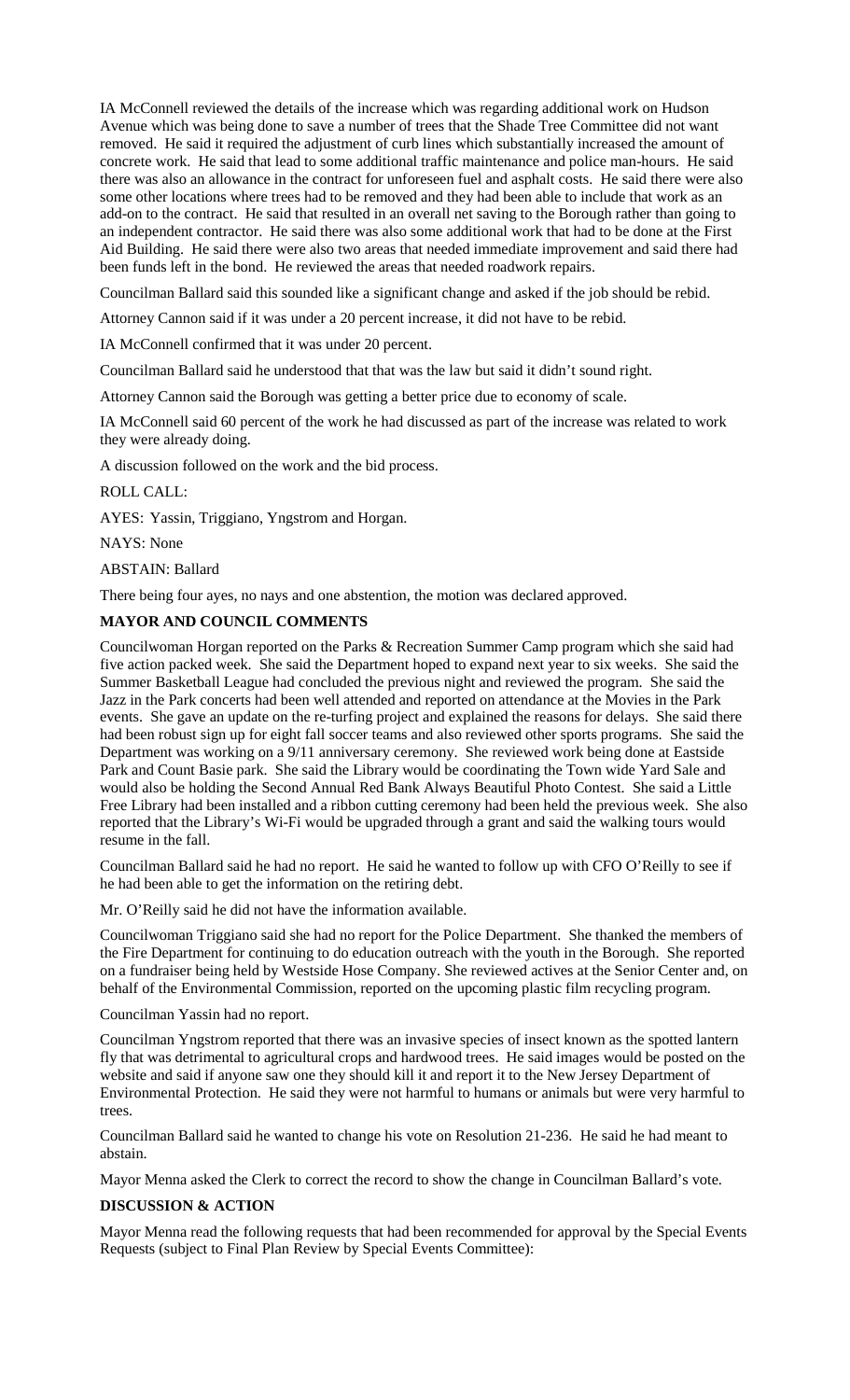• Request from Red Bank Charter School to hold a Welcome Back Picnic at Eastside Park on September 1, 2021 from 3pm to 8pm.

Councilwoman Triggiano offered a motion to approve the request, seconded by Councilman Yassin.

ROLL CALL:

AYES: Yassin, Triggiano, Ballard, Yngstrom and Horgan.

NAYS: None

There being five ayes and no nays, the motion was declared approved.

• Request from Pilgrim Baptist Church to hold Community Day on their property on August 21, 2021 from 10am to 2pm and request to close Leonard Street between Bridge and Leighton avenues.

Councilwoman Horgan offered a motion to approve the request, seconded by Councilwoman Triggiano.

ROLL CALL:

AYES: Yassin, Triggiano, Ballard, Yngstrom and Horgan.

NAYS: None

There being five ayes and no nays, the motion was declared approved.

• Request from Red Bank Tango to use Riverside Gardens Park on the following Sundays: September 26 (6pm-8pm), October 10 (5:30-8:30pm) and October 24, 2021 (5:30 to 8:30pm).

Councilman Ballard offered a motion to approve the request, seconded by Councilwoman Horgan.

ROLL CALL:

AYES: Yassin, Triggiano, Ballard, Yngstrom and Horgan.

NAYS: None

There being five ayes and no nays, the motion was declared approved.

- **Block Party Requests** 
	- South Street, September 18, 2021 from 4pm to 11pm
	- Elm Place, September 11, 2021 from 2pm to 10pm

Councilwoman Triggiano offered a motion to approve the requests, seconded by Councilwoman Horgan.

# ROLL CALL:

AYES: Yassin, Triggiano, Ballard, Yngstrom and Horgan.

NAYS: None

There being five ayes and no nays, the motion was declared approved.

# **PUBLIC COMMENT (Governmental Issues, 5 Minute Limit)**

Ben Forest—16 Locust Avenue—said he was a member of the Board of Education but was speaking on his own behalf and that of his wife and not on behalf of the school district. He said he wanted to comment on various reports that a company would be approaching the Council to seek a PILOT project of some significance. He said he had attended the Planning Board meeting held on Monday and said the Attorney had indicated that, if he had views, he needed to express them to the Council. He said he wanted to express how much he and his wife opposed the use of a PILOT (Payment in lieu of taxes). He the program could allow the funds to not go to the school district. He said the public schools had suffered for 12 years of underfunding. He said anything that would exacerbate that underfunding was unthinkable.

Mayor Menna said he appreciated Mr. Forest's comments. He said the request for the area of designation had not been completed by the Planning Board. He said, if they act in the affirmative, then it would come to the Council for further action. He said, right now, there was nothing before the Council and it might never get to that point. He said he appreciated the comments but said he should hold his thoughts because he did not know what the Planning Board was going to do.

Mr. Forest said he appreciated the Mayor's comments but again noted the Board Attorney had said that it was not appropriate to talk about the PILOT at the Planning Board and had said he should bring it up to the Council.

Mayor Menna said that was correct but it should be discussed when it was before the Council.

Mr. Forest said he understood that and said the issue could come before the Council and said he recognized that it was not on the agenda at this meeting. He thanked the Council for their time and patience on the topic.

Sue Viscomi—25 Cedar Street—said had previously asked about a quote for sidewalk repairs at a West Sunset Avenue property. She said the Mayor had said he would look into it. She said her second comment was that she had previously expressed the idea to not just stream the meetings but also post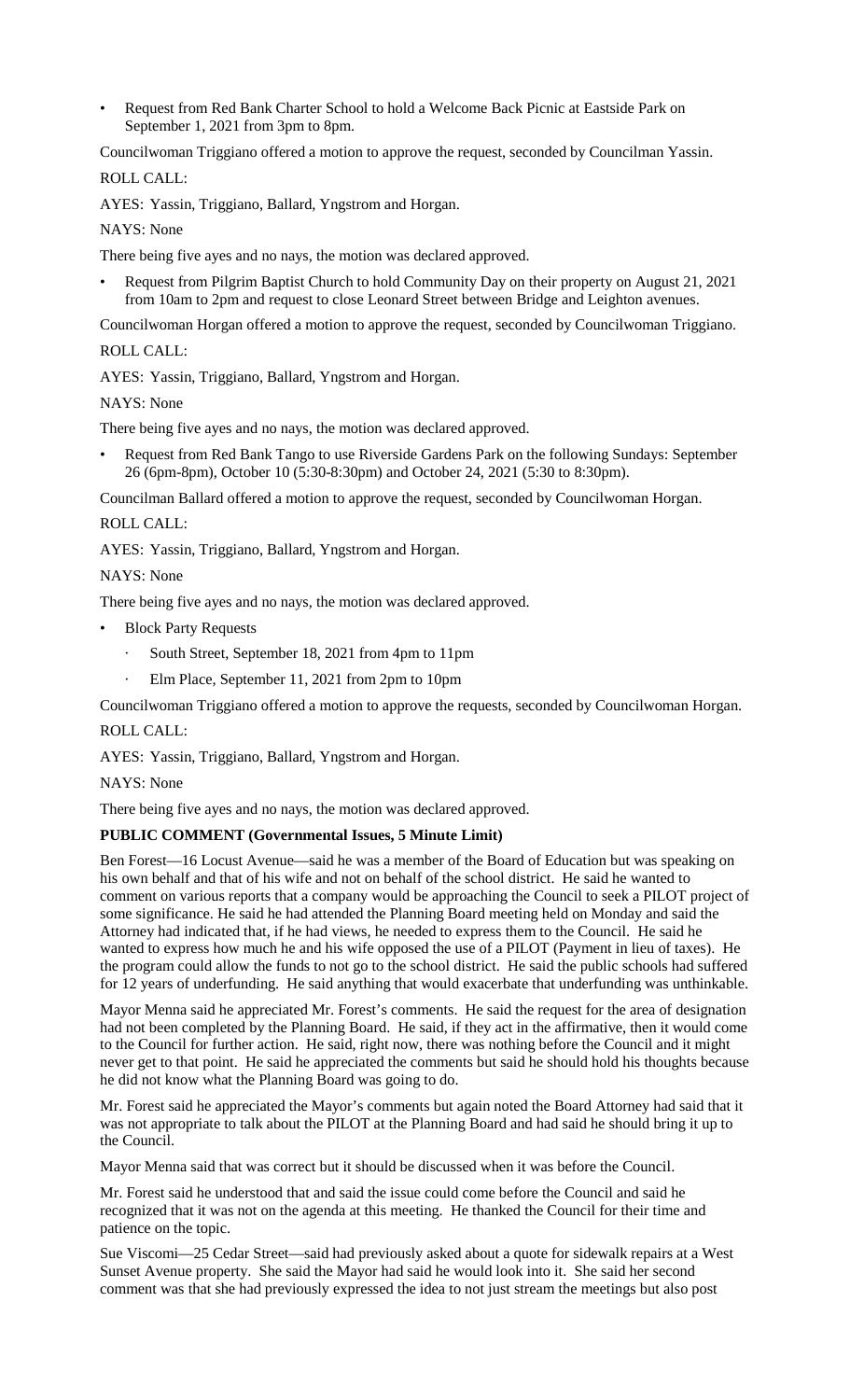them afterward. She said her third comment was regarding the recent Planning Board meeting and asked who was paying for the report that had been discussed. Her final comment was that she agreed with the comments regarding the PILOT program. She also disclosed that she was a member of the Board of Education but said she was speaking for herself. She said she did not feel it would benefit the town.

Mayor Menna said the report was not paid for by the Borough but was paid for by the person seeking the designation. He said, regarding the sidewalk repair, he had asked that the matter be reviewed by the Administrator and said he had not received the report yet.

Ms. Viscomi asked about the posting of public meetings.

Clerk Borghi said all Council meetings remained posted on the Borough's Facebook page after they were streamed.

Ms. Viscomi said the other Boards were not posted. She asked that the other meetings be posted like Council meetings.

Mayor Menna said they would look into it.

Memone Crystian—15 Marion Street—asked how the Police Department was doing regarding the mandated implementation of the full use of body cameras. She also asked if there was a street cleaning schedule. She said she couldn't find one on line and asked if one could be created. She also asked about bulk trash pickup. She said there use to be two pick up days per month and now there was only one and it was very limited. She said she was disappointed in the privatization of the service. She said she felt that the Borough had done a disservice when it privatized because so many men had lost their livelihood. She said the Borough had not saved money and service had gotten worse. She said it was systemic racism because it was primarily black men that had been affected. She said the Borough had done the same thing again with letting go two other African American Department of Public Works men. She said recycling services had gotten worse and she had learned at this meeting that the Borough had to pay a settlement regarding that. She continued to criticize the decision.

Mayor Menna said Ms. Crystian raised some good questions. He said he had seen throughout the state simple calendars that had been distributed with schedules that were simple and understandable. He said they would look at it and said he felt they needed to be more proactive. He said, regarding the body cameras, he said he knew the Chief was working on the funding and the implementation of the Attorney General's guidelines.

Chief McConnell reported that the body cameras had been ordered for the entire Police Department. He said, at this time, it was just a matter of supply and demand. He said 38,000 police officers in the state all required them at the same time. He said they were waiting for them to be delivered. In regard to the bulk pick up information, he said it was on the Borough website and reviewed the information. He said he would talk to the DPW Director about posting a schedule for the street sweeper.

Jeffrey King—24 Elizabeth Parkway, Eatontown—said he wanted to clarify his comments. He said he had mentioned events in Riverside Gardens Park but had not mentioned White Street. He said there were alcohol events held there and questioned whether the ordinance would provide for cannabis events of that nature.

No one else appearing, Councilman Yngstrom offered a motion to close the Public Comment period, Councilwoman Triggiano seconded.

ROLL CALL:

AYES: Yassin, Triggiano, Ballard, Yngstrom and Horgan.

NAYS: None

There being five ayes and no nays, the motion was declared approved.

Councilman Ballard said two members of the Board of Education had spoken on their own behalf regarding the matter before the Planning Board. He said it should be noted that the only reason this was an issue was because the Council had voted to put it in the Planning Board's hands. He said if they had voted "no" to the study, it would not be an issue. He said he supported the schools and the children of Red Bank and thanked the individuals for speaking out.

# **EXECUTIVE SESSION**

21-245 The Borough Attorney read a resolution to adjourn to executive session to discuss Contract Negotiation and Potential Litigation. No action to be taken.

Councilwoman Horgan offered a motion to adjourn to Executive Session, seconded by Councilwoman Triggiano.

# ROLL CALL:

AYES: Yassin, Triggiano, Zipprich and Horgan.

NAYS: None